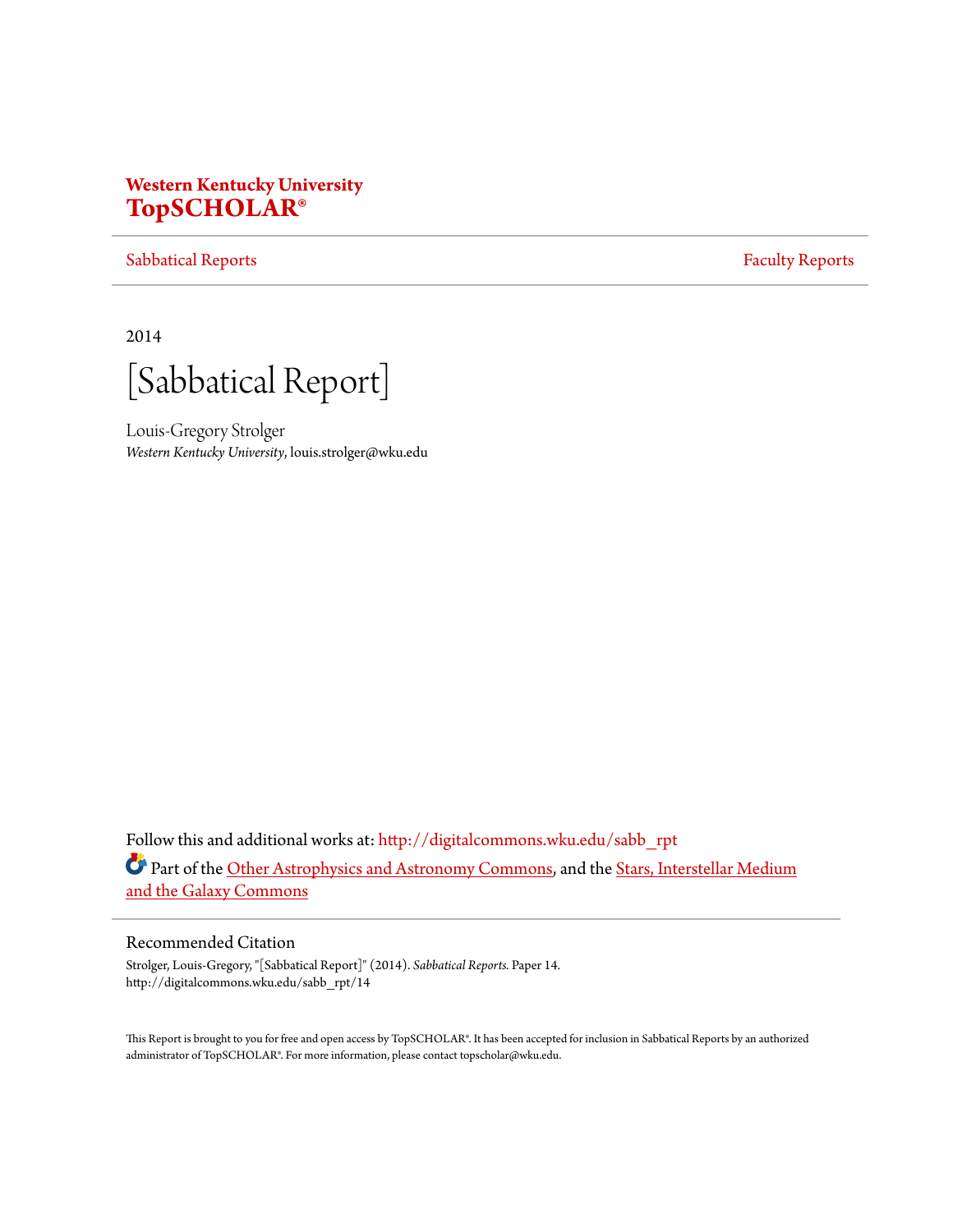# AY2014 Sabbatical Report

Dr. Louis-Gregory Strolger Physics and Astronomy

07/29/2014

I spent my AY2014 sabbatical year at the Space Telescope Science Institute (STScI), with plans of completing the analyses of supernova rates for both thermonuclear and corecolliape events in high redshift galaxies from the Multi-cycle Treasury Projects with the Hubble Space Telescope. These are projects of extremely high profile, for which I have been a principal collaborator for over 4 years. With the data-collection phase completed for both projects in Fall 2013, STScI was a natural place to work alongside co-investigators to complete these analyses, and begin the next phase of the this research with the Frontier Fields Theasury Survey, which started Dec 2013 and will continue through 2016. It was also an opportunity to compete the assessment of the system response for the RCT 1.3-meter, critical to current and future partners who make use of this telescope.

#### Results of Primary Goals

- SNla Rates, CANDELS+CLASH
- CCSN Rate, CANDELS+CLASH
- Photometric Calibration of the RCT 1.3-meter

I contributed analysis to two papers on the type Ia supernova (SNla) rate at high redshifts: Graur et al. 2014 and Rodney et al. 2014, which reported on the SNla from the CLASH and CANDELS surveys, respectively. For both, I refined the photometric identification of known candidates, given the full photometric data set to construct the best template images (those without supernova light), and thus the best multi-color light curves from the thorough image subtractions. These light curves were fed to a Bayesian photometric identification algorithm to quantify identifications, however, as this routine was still in development, we relied on my expertise to guide the photometric identifications. The major results of both papers were that the SNla rate continues to be in deficit at redshifts above 1.2, as first reported in by our team in Strolger et. al 2004 and Dahlen et aI. 2004, and still at odds with prompt models for type Ia supernova progenitors. The implications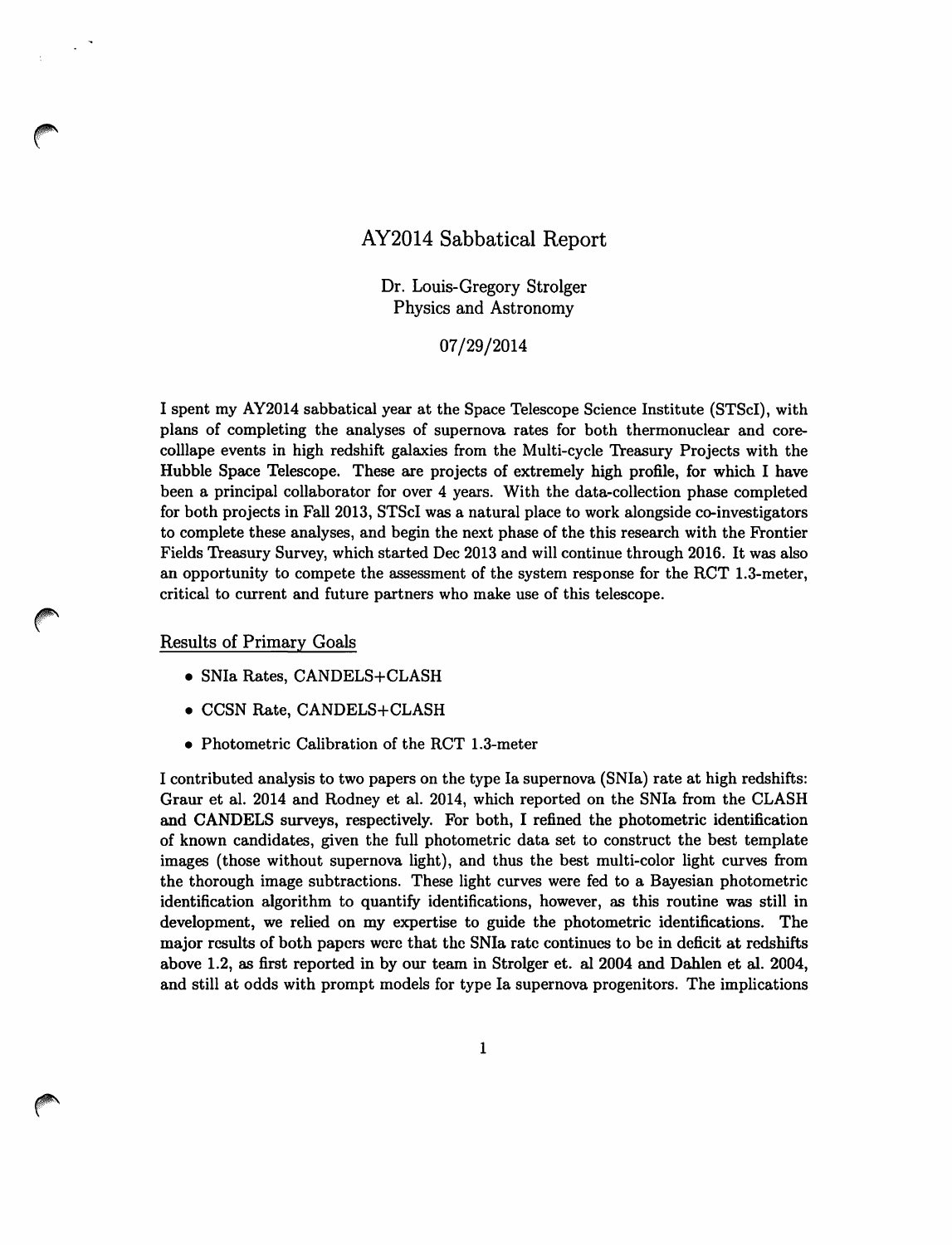of this result remain controversial, but support the use of SNIa as robust probes of dark energy over cosmic time.

I have taken the lead on the core-collapse supernova (CCSN) rates from both surveys. The key was a fully refined Bayesian photometric identification algorithm, more critical to event identity than simple a rejection of a SNIa likelihood. The expected results are an independent measure of the star formation rate density to redshift, which I expect to submit for publication in early Fall 2014.

The RCT 1.3-meter telescope is now fully operational, and I took the opportunity to reduce and analyze thousands of images on photometric standards in the RCT archive to derive the broadband photometric calibration for the telescope, which are presented in Strolger et a1. 2014. These provide crucial system responses and calibrations to the Vega system for any observations taken with the RCT- important to all partners involved in the RCT Consortium or to anyone who make use of data from this telescope.

#### Other Outcomes

- Frontier Fields Supernova Search, and Lensed Supernovae
- Morphology of SN Host Galaxies
- The Hubble Legacy Archive, PANSTARRS, and Transients in Archival Data

I also made use of my sabbatical time to forward plans for the continuation of the projects discussed above. The CLASH survey, which targeted clusters of galaxies, had the unique capacity to identify background supernovae magnified in the gravitational lens provided by the cluster mass (we reported on the discovery of a few with CLASH in Patel et a1. 2014). This opened up a new "frontier" in distant supernova searches, one in which we could find events we would otherwise be insensitive to, and possibly test precision cosmology (particularly  $H_0$  to within 10%) if the circumstances of geometry were favorable. This opportunity presented itself in December 2013 with a new initiative, the Frontier Fields survey, the goal of which is locating the universe's earliest galaxies using foreground clusters of galaxies as "natural telescopes", amplifying the light just enough to enable their detection. The Frontier Fields Supernova Search, a piggy-back program I am a part of, uses these clusters for the similar ends, and is expected to improve our measure of the high-z supernova rates by 20%.

We now have a sample of 200+ supernovae from the HST SN surveys, spanning over a decade of near continuous use with HST. The sample now seems sufficient to exploring the properties of supernova host galaxies in comparison to their counterparts at much lower redshift. My plan is to recruit a WKU student in the principal analysis of the sample, collaborating with experts in galaxy morphologies and their interpretation at high-z at STScl. This work should begin in Fall 2014. I plan to seek funding for this study through NASA KY and internal funding opportunities at WKU and STScl.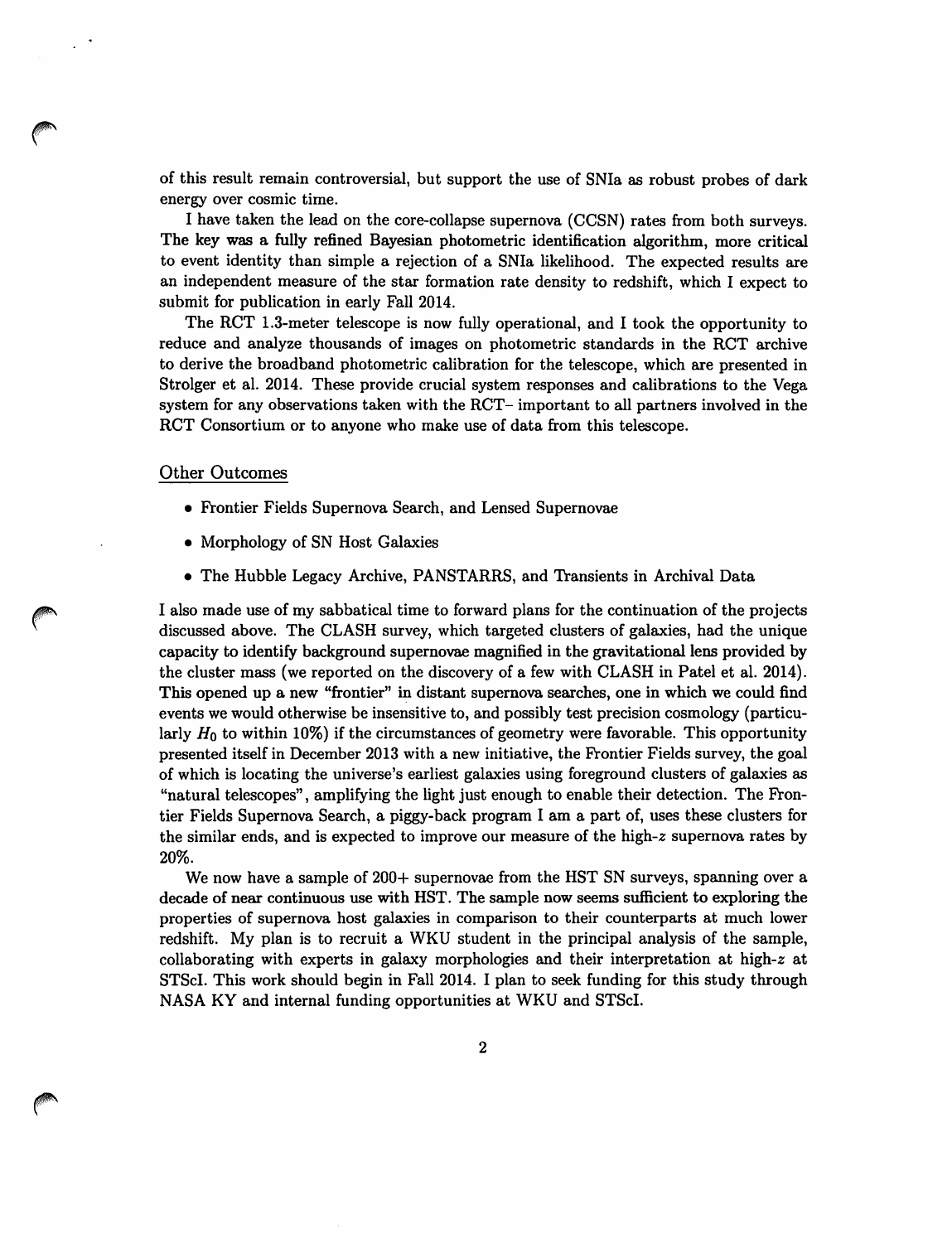There are two highly anticipated public archives coming on-line at STScI- the Hubble Legacy Archive, and the 1st campaign of PANSTARRS (PS1). Both have frequent revisits of several fields, one from continuous coverage of 3/4 of the entire sky, and the other from sparser but deeper coverage over the entire sky. Naturally, these revisits have resulted in numerous previously unknown stellar variables and other transients, which are generally bright  $(R > 20)$  and completely uncharacterized. The newly available RCT 1.3-meter is ideal for collecting light curves for a large number of these variable/transients, sampling at on a variety of time-scales for adequate phase diagrams across the range of variability from white dwarfs to Wolf-Rayet stars. A goal for this program would be to better quantify the spacial density (and total number) of cataclysmic variables (particularly super-soft X-ray sources) to evaluate the likelihood of these systems as progenitors of type Ia supernovae. I plan to seek funding to enable this program through the NSF AAG in Fall 2014.

#### Publications Durring Sabbatical

• Strolger, L.-G., Gott, A. M., Carini, M., Engle, S., Gelderman, R., Guinan, E., Laney, C. D., McGruder, C., Treffers, R. R., & Walter, D. K. 2014, "The RCT 1.3 m Robotic Telescope: Broadband Color Thansformation and Extinction Calibration", The Astronomical Journal, 147, 49

• Rodney, S. A., Riess, A. G., Strolger, L.-G., Dahlen, T., Graur, 0., Casertano, S., Dickinson, M. E., Ferguson, H. C., Garnavich, P., Hayden, B., Jha, S. W., Jones, D.O., Kirshner, R. P., Koekemoer, A. M., McCully, C., Mobasher, B., Patel, B., Weiner, B. J., Cenko, S. B., Clubb, K. I., Cooper, M., Filippenko, A. V., Frederiksen, T. F., Hjorth, J., Leibundgut, B., Matheson, T., Nayyeri, H., Penner, K., Thump, J., Silverman, J. M., U, V., Azalee Bostroem, K., Challis, P., Rajan, A., Wolff, S., Faber, S. M., Grogin, N. A., & Kocevski, D. 2014, "Type Ia Supernova Rate Measurements to Redshift 2.5 from CANDELS: Searching for Prompt Explosions in the Early Universe", The Astronomical Journal, 148, 13

• Graur, 0., Rodney, S. A., Maoz, D., Riess, A. G., Jha, S. W., Postman, M., Dahlen, T., Holoien, T. W.-S., McCully, C., Patel, B., Strolger, L.-G., Benitez, N., Coe, D., Jouvel, S., Medezinski, E., Molino, A., Nonino, M., Bradley, L., Koekemoer, A., Balestra, I., Cenko, S. B., Clubb, K. I., Dickinson, M. E., Filippenko, A. V., Frederiksen, T. F., Garnavich, P., Hjorth, J., Jones, D.O., Leibundgut, B., Matheson, T., Mobasher, B., Rosati, P., Silverman, J. M., U, V., Jedruszczuk, K., Li, C., Lin, K., Mirmelstein, M., Neustadt, J., Ovadia, A., & Rogers, E. H. 2014, "Type-Ia Supernova Rates to Redshift 2.4 from CLASH: The Cluster Lensing And Supernova Survey with Hubble". The Astrophysical Journal, 783, 28

• Patel, B., McCully, C., Jha, S. W., Rodney, S. A., Jones, D.O., Graur, 0., Merten, J.,